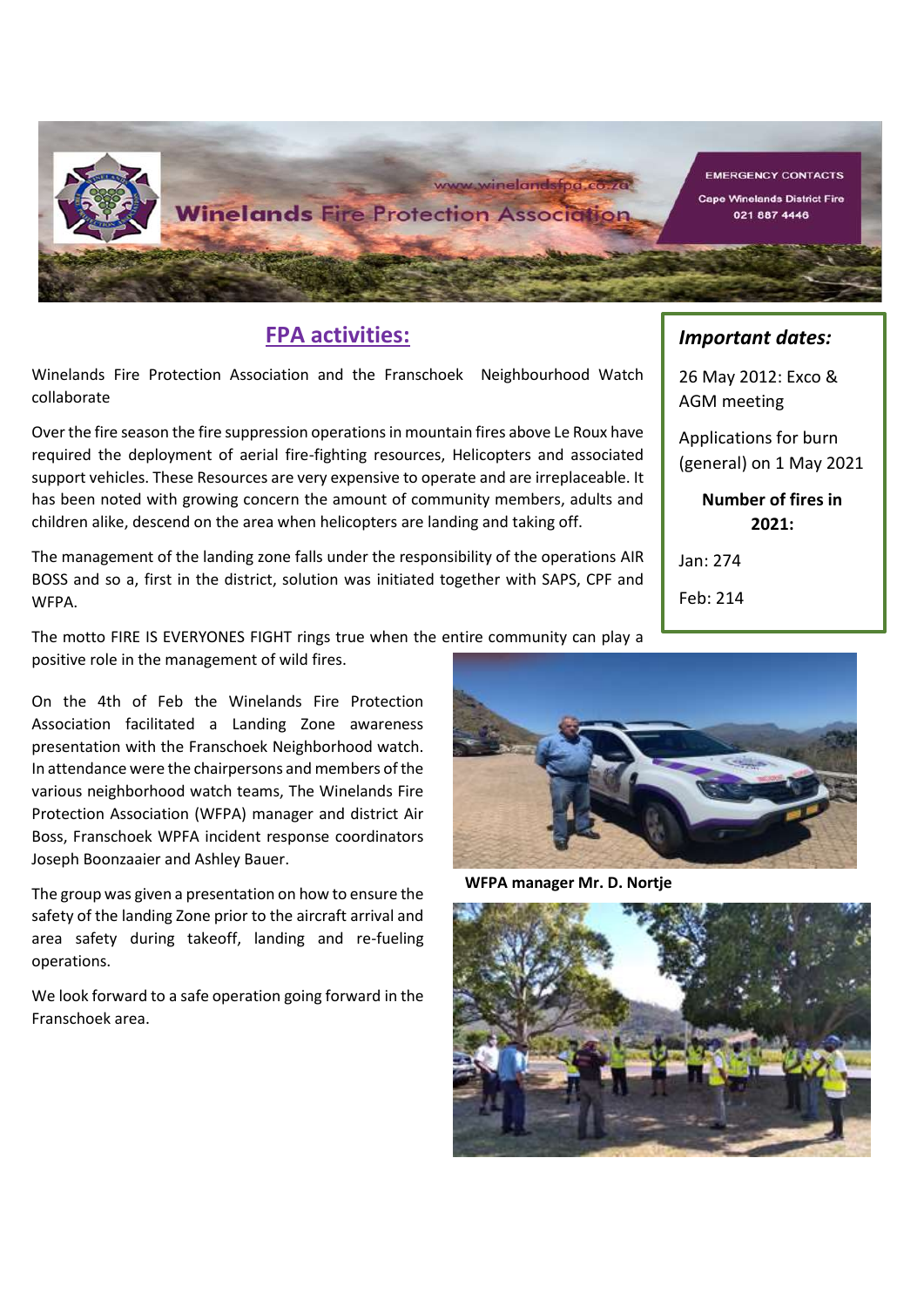## **In the Koue Bokkveld we don't like playing with fire.**

The Koue Bokkeveld area are wide spread with farms stretching kilometres. We are surrounded by the most beautiful Skurweberg en Cedarberg Mountains. As most of the area are surrounded by these mountains, fire tend to surprise the area from various sides. Mountains with thick vegetation and fynbos are known to have a huge fuel load and are extremely hard to contain.

Our FMU decided to make our strategic firebreaks against the mountain to prevent the spread of huge veld fires impacting and destroying our agricultural units and farms.

We divided our area in 6 smaller, more active sections for better control. Each section was appointed a fire representative (wyksverteenwoordiger) to ensure a quicker response in the case of a fire and to manage the section more efficiently.

A training facility in the Koue Bokkeveld, Koue Bokkeveld Opleidingsentrum, is of great help to our area. Courses on fire training, house fires, bush and veld fires and the necessary fire equipment are hosted by them yearly. We motivate our members in the 6 sections to send their workers on these courses for training. Correct training leads to efficient fire control.



We use WhatsApp groups in our smaller areas to alert our members of fires. This is very efficient; these 6 sections can be alerted quickly and respond immediately to contain a fire. Groups can also alert neighbouring sections for fire preparation, water cars, fire teams and help.

Each section is responsible for his own inspection. These sections use their neighbours as a third party so inspect their fire break. Fire equipment, water cars and firebreaks are inspected by the third party. Open communication is encouraged between members and section for fire suggestions and improvements.

It is better to be equipped for the golden hour to control and extinguish a fire. Better safe than sorry.

#### **Paradigm change might be the way forward:**

The impact of climate change is having on the environment is seen world-wide with the major wildfires of the past few years. It is expected to only get worse in Mediterranean regions (California, USA, Australia, Portugal, Chili, Greece and South Africa) seeing that our winter rainfall increase and the temperature in summer increase. Our cold and wet winters lead to an increased fuel load, which then causes a higher fire danger, during our hot and dry summer season. Up to now we've been using fire suppression as our strategy to fight and prevent uncontrollable fires, but we need to change the way we think if we want to succeed in managing wildfire in the future, seeing that our weather conditions are continuously changing.

| Drivers                                    | Med<br>basin | North<br>Americal | Chile | South:<br>Africa | Australia |
|--------------------------------------------|--------------|-------------------|-------|------------------|-----------|
| Agricultural land abandonment              | н            | п                 | π     |                  |           |
| Expansion of mismanaged tree plantations   | н            |                   | п     | м                |           |
| Expansion of the wildland-urban interface: | M            | a.                | м     | н                |           |
| Invasive species                           | 'n           |                   | н     | в                |           |
| Hindered use of fire                       | м            | н                 |       |                  | M.        |
| Lack of adequate post-fire management      | M            | м                 | M     |                  | м         |

*Writen by Bed du Toit (FMU leader)*